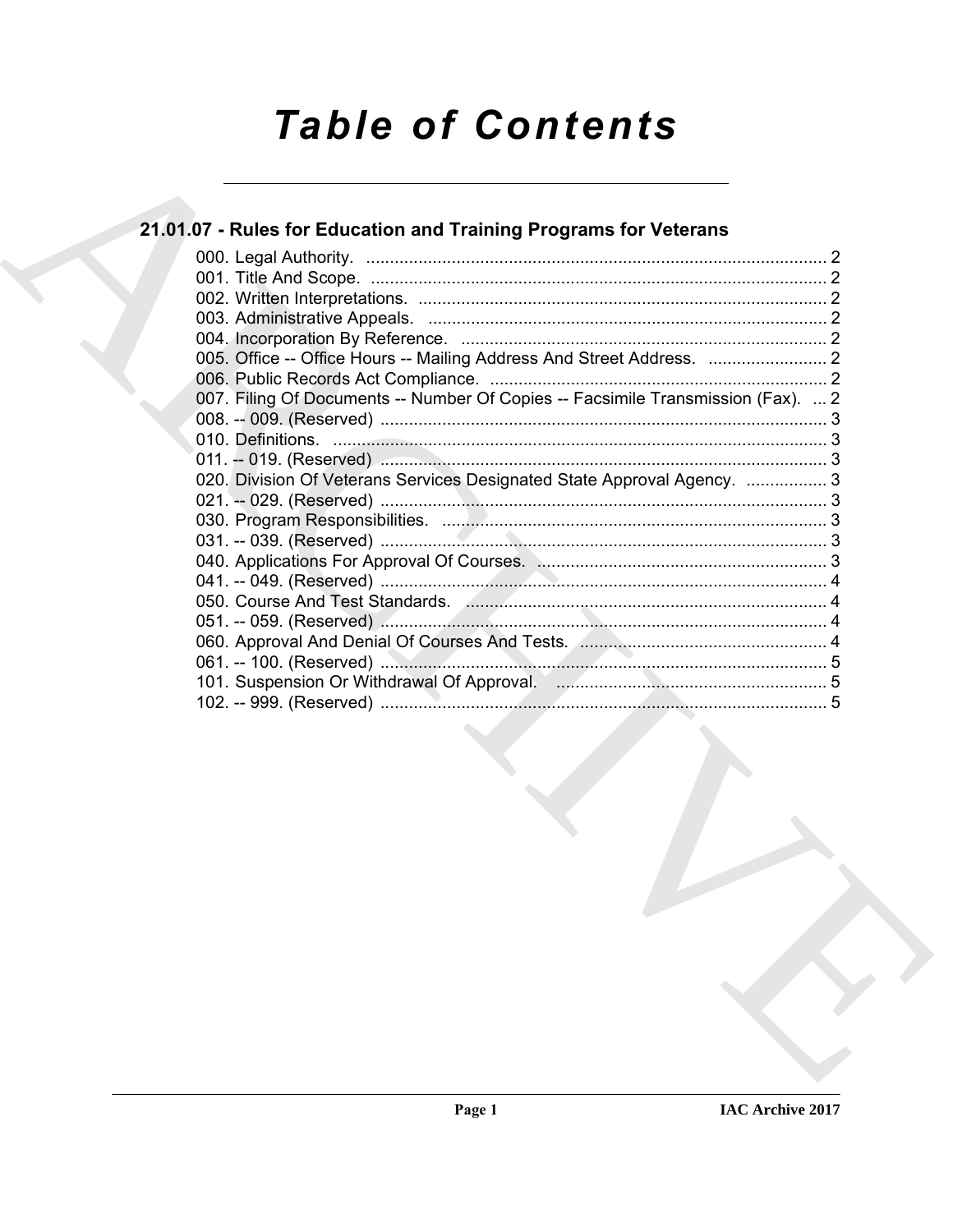#### **IDAPA 21 TITLE 01 CHAPTER 07**

#### <span id="page-1-0"></span>**21.01.07 - RULES FOR EDUCATION AND TRAINING PROGRAMS FOR VETERANS**

#### <span id="page-1-1"></span>**000. LEGAL AUTHORITY.**

The Idaho Legislature has given the Administrator of the Division of Veterans Services the authority to promulgate rules governing programs offered by the United States Department of Veterans Affairs for the certification and supervision of educational and training opportunities for veterans pursuant to Sections 65-202 and 65-204, Idaho<br>(3-29-12) Code. (3-29-12)

#### <span id="page-1-2"></span>**001. TITLE AND SCOPE.**

**Title**. These rules shall be cited as IDAPA 21.01.07, "Rules for Education and Training Programs (3-29-12)  $\frac{01}{2}$  for Veterans."

**02.** Scope. These rules contain the administrative provisions and state of Idaho requirements applicable to the Division of Veterans Services' approval of education and training programs and licensing and certification tests to which veterans education benefits may be applied. The federal substantive provisions governing the approval of education and training programs and licensing and certification tests are contained in United States Department of Veterans Affairs regulations.

#### <span id="page-1-3"></span>**002. WRITTEN INTERPRETATIONS.**

In accordance with Section 67-5201(19)(b)(iv), Idaho Code, this agency may have written statements that pertain to the interpretation of the rules of this chapter, or to compliance with the rules of this chapter. Any such documents are available for public inspection and copying at cost at the Idaho Division of Veterans Services office. (3-29-12)

#### <span id="page-1-4"></span>**003. ADMINISTRATIVE APPEALS.**

Contested case appeals shall be governed by the provisions of IDAPA 04.11.01, "Idaho Rules of Administrative Procedures of the Attorney General." (3-29-12)

#### <span id="page-1-5"></span>**004. INCORPORATION BY REFERENCE.**

**24.01.07 - RULES FOR EDUCATION MOTRIMMO PROGRAMS FOR VETERANS<br>
THE LEGAL ATTIDUKTY IF Administrative of the Division at Veteran Series the matrix to promption<br>
100. A photon interaction and the matrix of the Universal of** Except as set forth herein, the provisions of 38 U.S.C. chapter 36 and the regulations of the U.S. Department of Veterans' Affairs located at 38 CFR part 21 contain the substantive provisions governing the approval of education and training programs and licensing and certification tests to which veterans education benefits may be applied. As authorized by Section 67-5229(3), Idaho Code, the statutes within 38 U.S.C. chapter 36 and the regulations within 38 CFR part 21, in effect as of August 1, 2011, are incorporated herein and will have the same force and effect as if fully set forth. Copies of the referenced federal regulations may be obtained from the USDVA, the Division of Veterans Services, or the Idaho State Law Library. In the event USDVA regulations are re-designated, it is the intent of the Division of Veterans Services that the references herein incorporate such re-designation. (3-29-12) Division of Veterans Services that the references herein incorporate such re-designation.

#### <span id="page-1-6"></span>005. OFFICE -- OFFICE HOURS -- MAILING ADDRESS AND STREET ADDRESS.

The mailing address and the street address of the office of the Division of Veterans Services is 351 Collins Road, Boise, Idaho 83702. The office is open from 8 a.m. to 5 p.m., except Saturday, Sunday, and legal holidays. The telephone number of the Division is (208) 780-1300. The Division's facsimile number is (208) 780-1301. (3-29-12)

#### <span id="page-1-7"></span>**006. PUBLIC RECORDS ACT COMPLIANCE.**

The records associated with this chapter are subject to the provisions of the Idaho Public Records Act, Title 74, Chapter 1, Idaho Code. (3-29-12) Chapter 1, Idaho Code.

#### <span id="page-1-9"></span><span id="page-1-8"></span>**007. FILING OF DOCUMENTS -- NUMBER OF COPIES -- FACSIMILE TRANSMISSION (FAX).**

Documents in contested cases shall be filed with the Administrator of the Division of Veterans Services. Unless additional copies are specifically requested by the Administrator, parties may file one (1) copy of any document with the Administrator. Documents, not exceeding ten (10) pages in length and documents requiring urgent or immediate action by the Administrator may be filed with the Administrator by facsimile transmission (FAX). Whenever a document is filed by FAX, originals must be delivered to the Administrator by overnight mail or by hand delivery on the next business day. (3-29-12) the next business day.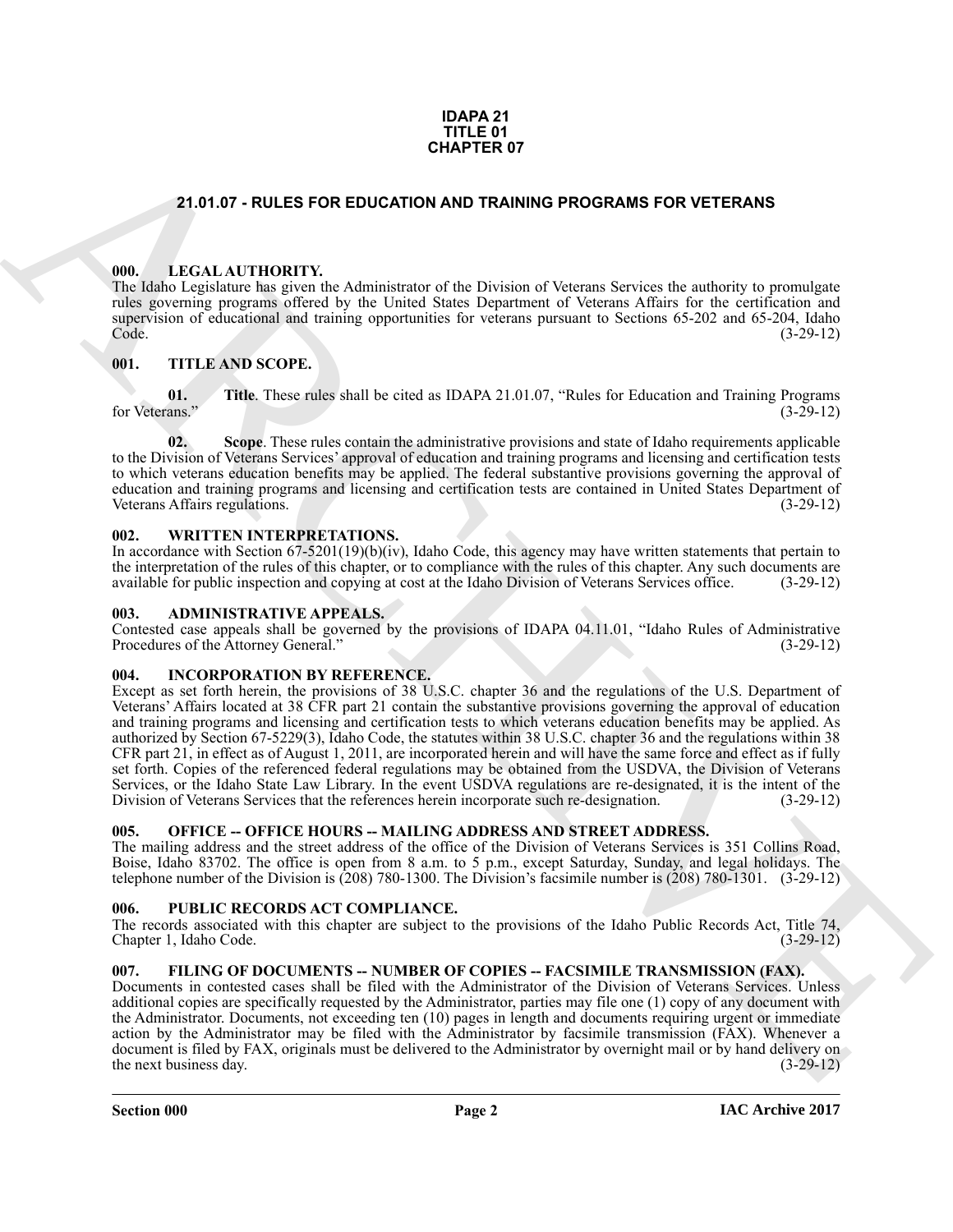<span id="page-2-0"></span>**008. -- 009. (RESERVED)**

<span id="page-2-9"></span><span id="page-2-1"></span>**010. DEFINITIONS.**

<span id="page-2-10"></span>

|  |  | The following words and phrases will have the meanings set forth in Section 010. | $(3-29-12)$ |
|--|--|----------------------------------------------------------------------------------|-------------|
|  |  |                                                                                  |             |

**01. Course**. An instructional program, class, on-the-job training activity or similar training or activity or simple program under Federal Law. subject to approval by the program under Federal Law.

Division of Victorian Services<br>
(HIL, DEEVINTIONS,<br>
1970. The GREENTINGS<br>
1981. The CHERIM Home shall have been examing at  $\sinh \theta$  according to the service of the service of the service of the service of the service of th **02. Federal Law**. The provisions of the United States Code and the Code of Federal Regulations governing courses and tests qualified for the application of Veterans Education Benefits. At the time of publication of these rules, such provisions are located at 38 U.S.C. chapter 36 and 38 CFR part 21. (3-29-12) these rules, such provisions are located at 38 U.S.C. chapter 36 and 38 CFR part 21.

<span id="page-2-12"></span><span id="page-2-11"></span>**03. Program**. The Veterans Education program within the Division of Veterans Services. (3-29-12)

<span id="page-2-13"></span>**04. Provider**. An organization or entity offering a test or offering a course. (3-29-12)

- <span id="page-2-14"></span>**05. Test**. A licensing or certification test subject to approval by the program under Federal Law. (3-29-12)
- <span id="page-2-16"></span><span id="page-2-15"></span>**06. USDVA**. The United States Department of Veterans' Affairs. (3-29-12)

**07.** Veterans Education Benefits. Those benefits provided to veterans and other eligible persons for n and training under Federal Law. (3-29-12) education and training under Federal Law.

#### <span id="page-2-2"></span>**011. -- 019. (RESERVED)**

#### <span id="page-2-17"></span><span id="page-2-3"></span>**020. DIVISION OF VETERANS SERVICES DESIGNATED STATE APPROVAL AGENCY.**

As set forth in Section 65-202, Idaho Code, the Division of Veterans Services is the approval agency in the state of Idaho for the purpose of approving courses and tests pursuant to Federal Law. The Program is delegated the authority to act on behalf of the Administrator of the Division of Veterans Services as the state approval agency. (3-29-12)

#### <span id="page-2-4"></span>**021. -- 029. (RESERVED)**

#### <span id="page-2-18"></span><span id="page-2-5"></span>**030. PROGRAM RESPONSIBILITIES.**

The Program is responsible for carrying out the duties of a state approval agency concerning Veterans Education Benefits, including the following: (3-29-12)

<span id="page-2-19"></span>**01. Additional Requirements**. Establishing criteria additional to requirements set forth in Federal Law for approving courses and tests.

<span id="page-2-21"></span>**02. Approving Courses and Tests**. Approving courses and tests following the criteria set forth in Federal Law or established by the Division of Veterans Services. (3-29-12)

<span id="page-2-23"></span>**03. Visiting and Supervising Providers**. Regularly visiting and supervising those Providers offering approved courses and tests.

**04. Disapproving Approved Course or Test**. Disapproving any approved course or test that fails to meet requirements set forth in Federal Law or criteria established by the Division of Veterans Services and notifying<br>the affected Provider and the USDVA of this disapproval. (3-29-12) the affected Provider and the USDVA of this disapproval.

<span id="page-2-22"></span><span id="page-2-20"></span>**05. Applicable Approval**. Providing applicable approval information to Providers and the USDVA.

(3-29-12)

#### <span id="page-2-6"></span>**031. -- 039. (RESERVED)**

#### <span id="page-2-8"></span><span id="page-2-7"></span>**040. APPLICATIONS FOR APPROVAL OF COURSES.**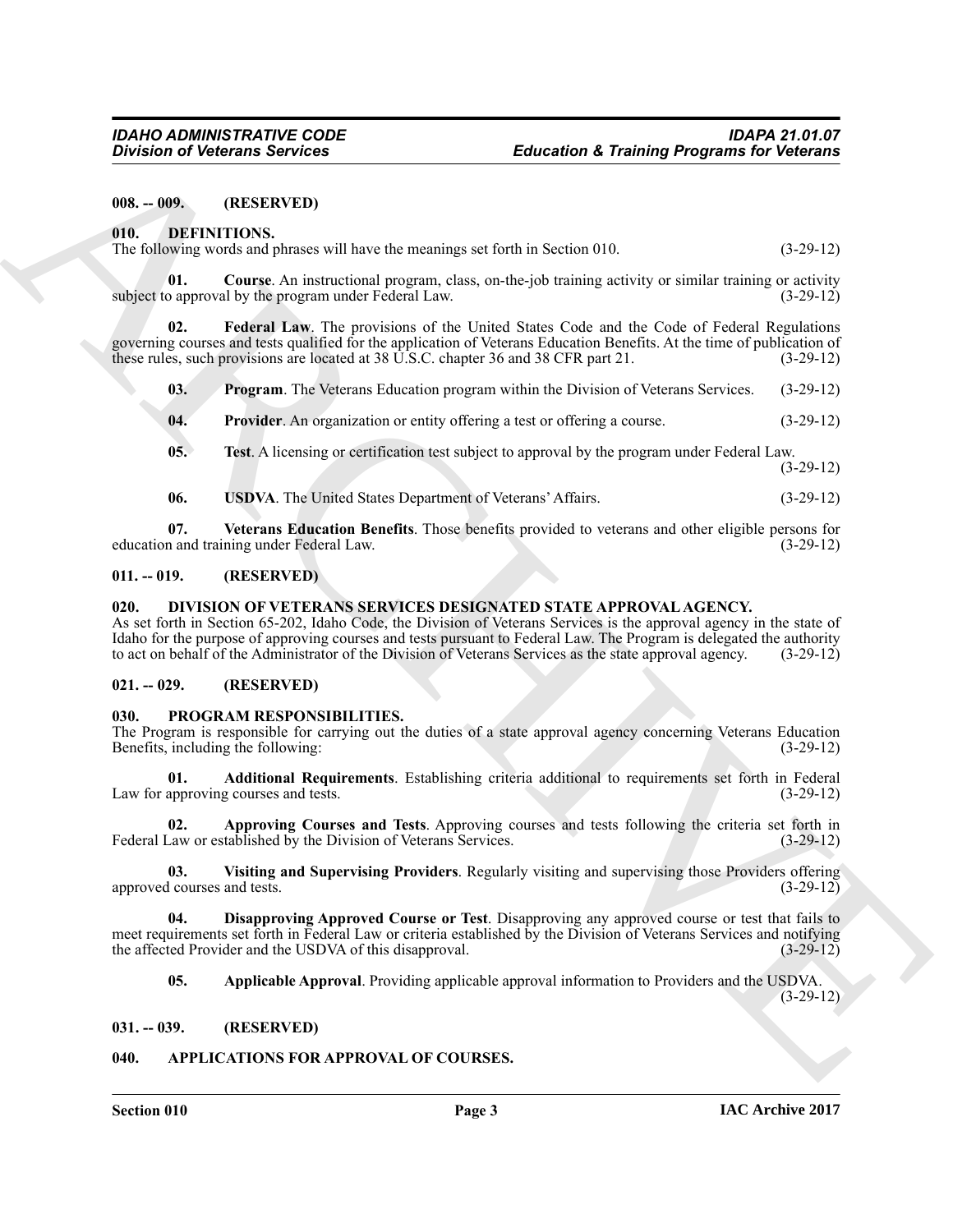#### *IDAHO ADMINISTRATIVE CODE IDAPA 21.01.07 Education & Training Programs for Veterans*

Application for approval. providers desiring to enroll veterans or eligible persons in courses or conduct tests to which Veterans Education Benefits may be applied must apply to the Program for approval of such courses or tests. Unless otherwise provided in Federal Law, tests offered by a state or political subdivision are not required to submit an application for approval. (3-29-12) (3-29-12)

<span id="page-3-5"></span>**01. Application Required For Each Course**. The Program grants approval on a course-by-course and test-by-test basis. The Provider must include in the initial application all courses or tests for which it seeks approval by the Program. The Provider must submit an additional application for new or additional courses or tests. (3-29-12)

<span id="page-3-7"></span>**Written Application.** All applications for approval must be in writing and on a form or in a format approved by the Program. Applications must contain all information required for the Program to determine if the course or test satisfies Federal Law and these rules. (3-29-12) course or test satisfies Federal Law and these rules.

<span id="page-3-4"></span>**03. Applicant and Provider Site Visits**. The Program may conduct an on-site visit prior to approval of an application or periodically following approval. Failure to consent to or cooperate with a site visit is a basis for denial of an application or disapproval of a course or a test.  $(3-29-12)$ denial of an application or disapproval of a course or a test.

<span id="page-3-6"></span>**04. Compliance With Equal Opportunity Laws**. Applicants shall provide a signed assurance of compliance with equal opportunity laws satisfying the requirements of Federal Law. (3-29-12)

#### <span id="page-3-0"></span>**041. -- 049. (RESERVED)**

#### <span id="page-3-11"></span><span id="page-3-1"></span>**050. COURSE AND TEST STANDARDS.**

<span id="page-3-13"></span>**01.** General Standards. The Program may deny any course or test not in conformance with Federal (3-29-12) Law.  $(3-29-12)$ 

<span id="page-3-12"></span>**02. Additional Standards**. The Program applies the following standards to courses and tests in to those set forth in Federal Law: (3-29-12) addition to those set forth in Federal Law:

**a.** Flight training courses. In addition to the requirements in Federal Law, the Program requires that students complete a minimum of thirty (30) hours of instruction per quarter for a flight training course to obtain and maintain approval. (3-29-12) maintain approval.

<span id="page-3-14"></span>**03. Precluded Courses and Tests**. The Program may deny applications for approval of any course or test where the USDVA may deny the enrollment of a veteran under Federal Law or deny the application of Veterans Education Benefits under Federal Law. (3-29-12)

#### <span id="page-3-2"></span>**051. -- 059. (RESERVED)**

#### <span id="page-3-3"></span>**060. APPROVAL AND DENIAL OF COURSES AND TESTS.**

#### <span id="page-3-10"></span><span id="page-3-8"></span>**01. Notices of Approval or Denial**. (3-29-12)

**a.** Notice of approval. Upon determining that a Provider has complied with all the requirements for approval of a course or test, the Program will notify the Provider and the USDVA by correspondence complying with Federal Law. (3-29-12) Federal Law. (3-29-12)

Division of Detectors Secrets Counter and the transfer of Tarihung Programs in Conclusion Counter and the second section of the second section of the second section of the second section of the second section of the secon **b.** Notice of denial. Upon determining that a Provider has not complied with all the requirements for approval of a course or test, the Program will notify the Provider by correspondence setting forth the courses and tests that have not been approved, the legal and factual bases for the decision not to approve, and the applicable appeal rights of the Provider. The Program will furnish the USDVA with an official copy of the letter, attachments and any subsequent amendments. (3-29-12) subsequent amendments.

<span id="page-3-9"></span>**02. Length of Time of Approval**. Unless otherwise specified in the notice of approval, approval of a course or test is for an indefinite period of time. Continuing approval of a course or test is contingent upon the Provider maintaining compliance with Federal Law, these rules, and any conditions of approval specified in the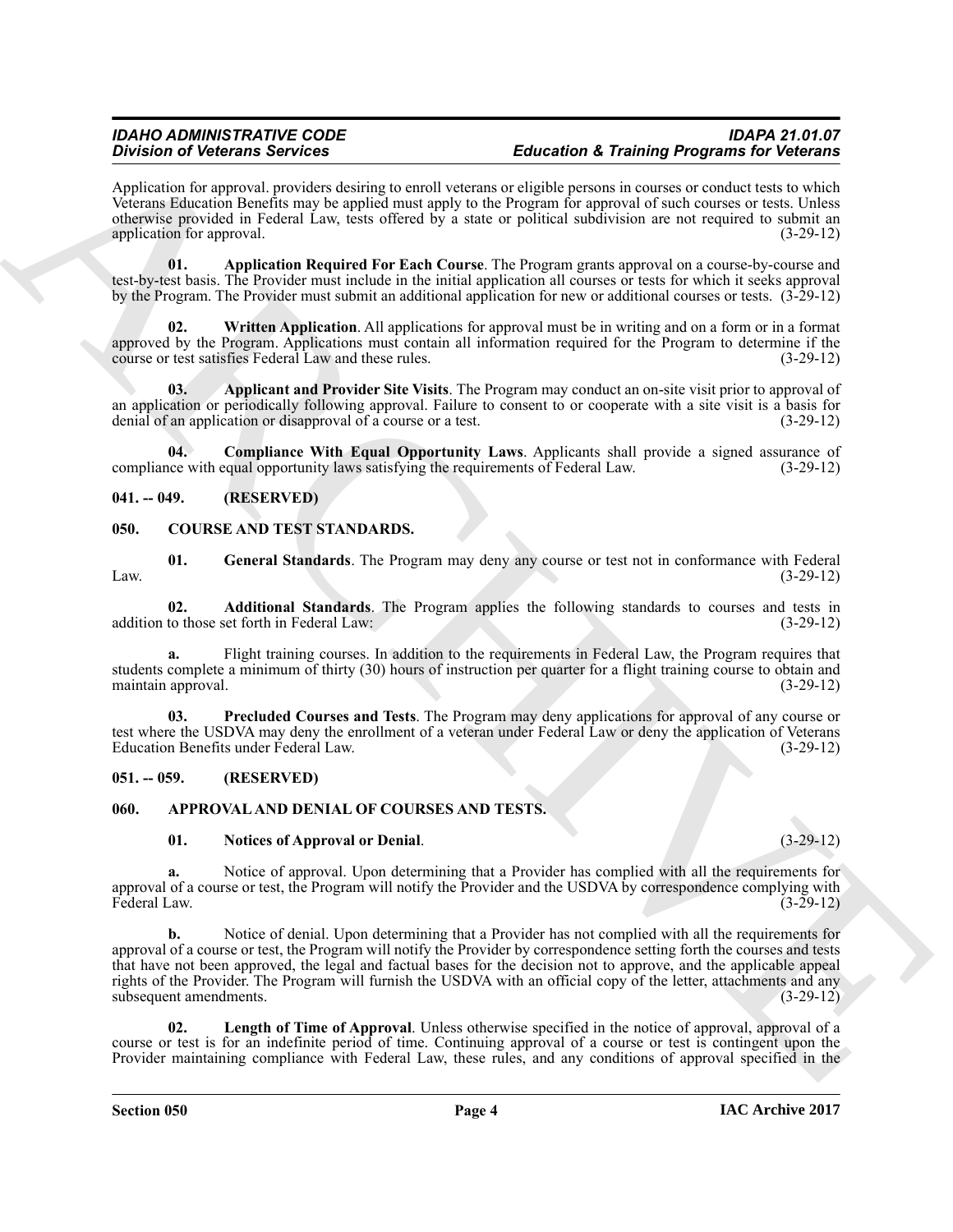notice of approval. The Program may require that requests for continued approval be submitted on an annual basis and accompanied by documentation supporting continued compliance with Federal Law and these rules. Providers must submit a new application to the Program for an approved course or test that is substantively revised or changed from the course or test approved by the Program. (3-29-12)

#### <span id="page-4-0"></span>**061. -- 100. (RESERVED)**

#### <span id="page-4-3"></span><span id="page-4-1"></span>**101. SUSPENSION OR WITHDRAWAL OF APPROVAL.**

<span id="page-4-5"></span>**01. Suspension**. If a course or test fails to meet the requirements for an approved course or an approved test established in Federal Law, these rules, or the notice of approval, the Program may suspend approval of the course or test. The Program will comply with the requirements for suspension set forth in Federal Law. (3-29-12)

**02. Withdrawal of Approval**. The Program will withdraw approval of a course or test if a failure to meet the requirements for an approved course or an approved test established in Federal Law, these rules, or the notice of approval: (3-29-12) (3-29-12)

<span id="page-4-6"></span><span id="page-4-4"></span>**a.** Has not been corrected at the time of the expiration date of a suspension period; or (3-29-12)

**b.** Substantially deprives a student of the protection afforded by the approval process or is of such a at it cannot be corrected within a period of sixty (60) days. (3-29-12) nature that it cannot be corrected within a period of sixty  $(60)$  days.

Brown of Victima Services in the space of the space of the space of the space of the space of the space of the space of the space of the space of the space of the space of the space of the space of the space of the space **03. Notices of Suspension or Withdrawal of Approval**. Prior to the effective date of the suspension or withdrawal of approval, the Program will provide notice to the Provider of the suspension and its length or the withdrawal of approval, the legal and factual bases for the suspension or withdraw approval, and the applicable appeal rights of the provider. (3-29-12) appeal rights of the provider.

#### <span id="page-4-2"></span>**102. -- 999. (RESERVED)**